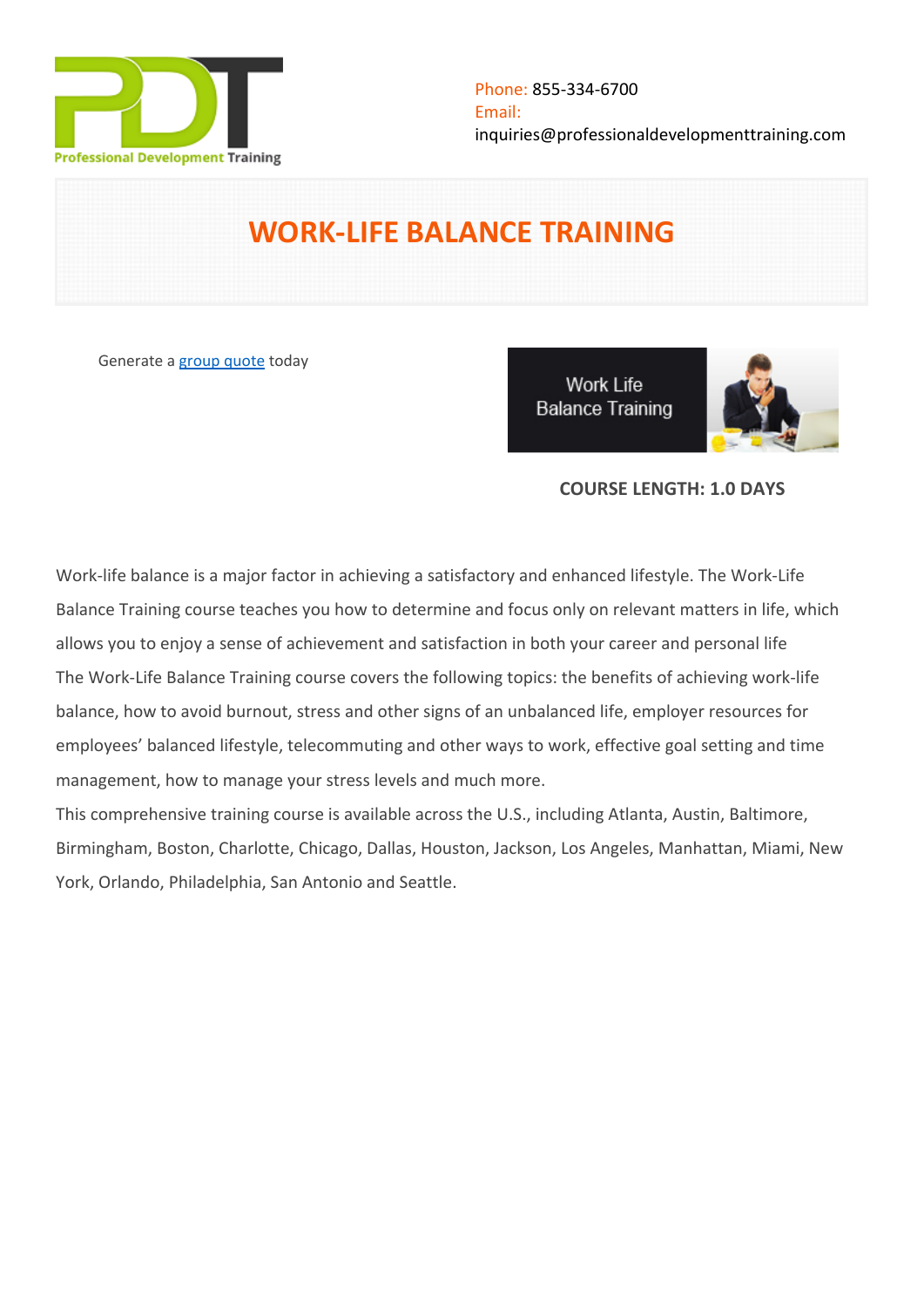## **WORK-LIFE BALANCE TRAINING COURSE OUTLINE**

## **FOREWORD**

Creating a balance between work and life can be challenging where both demand your attention and energy. By balancing a career and life, you become healthier, mentally and physically, with an enhanced lifestyle.

With a work-life balance, you will be able to manage your time better, which will impact various aspects of your life positively. This workshop will provide you training in focusing on relevant life and work matters, set practical goals, and communicate and manage better.

## **OUTCOMES**

## **After completing this course, participants will have learned to:**

- Understand the benefits of a work-life balance
- Recognize the signs of an unbalanced life
- Learn about employer resources for a balanced lifestyle
- Telecommunicate effectively
- Master time management and goal setting
- Leave work stress at work, and home stress at home
- Work at a home office productively
- Manage time
- Find the most effective work methods for you
- Improve life at home by spending time alone
- Draw a boundary between work and home
- Create a balance at work and at home
- Learn to manage stress

#### **MODULES**

#### **Lesson 1: Getting Started**

- Housekeeping Items
- Pre-Assignment Review
- Workshop Objectives
- The Parking Lot
- Action Plan

#### **Lesson 3: Signs of an Imbalance**

- Health Risks
- Absenteeism
- Burnout

#### **Lesson 2: Benefits of a Healthy Balance**

- Why It's Important
- Increased Productivity
- Improved Mental and Physical Health
- Increased Morale
- Case Study

#### **Lesson 4: Employer Resources**

- Offer More Employee Control
- Ask Employees for Suggestions
- Employee Assistance Program (EAP)